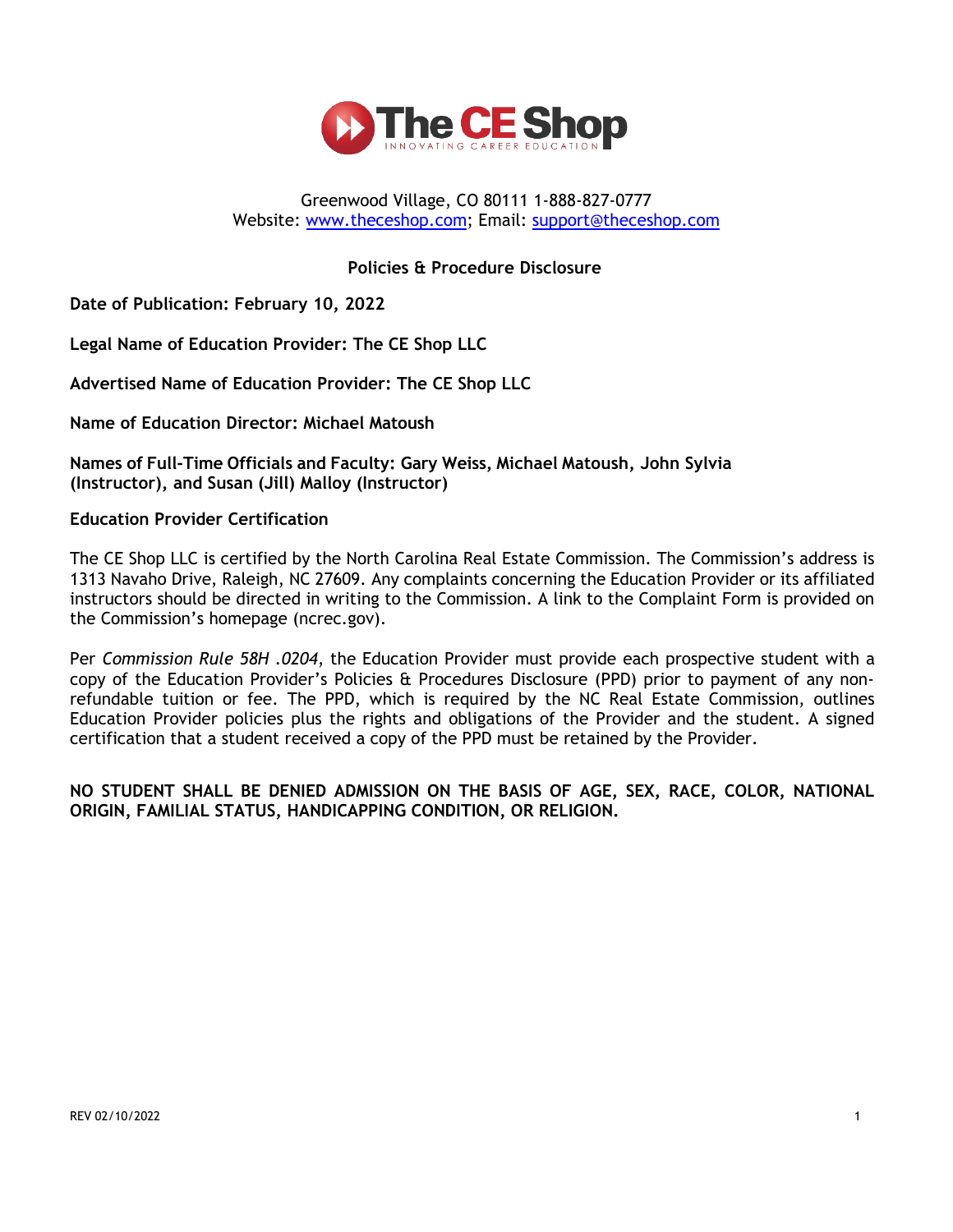# **Course Offerings**

The CE Shop conducts:

- the *Broker Prelicensing Course* required to qualify to take the license examination to become licensed as a real estate provisional broker in North Carolina; and
- the *Postlicensing Education Program* needed for a provisional broker to remove the provisional status of such license; and
- the annual *Continuing Education* courses needed to maintain a real estate license on active status.

# **Broker Prelicensing Course**

## **Purpose of the Course**

Successful completion of the *Broker Prelicensing Course* is generally required to qualify for the North Carolina (NC) real estate license examination and to obtain a NC real estate broker license. The primary objectives of this course are (1) to provide students with the basic knowledge and skills necessary to act as licensed real estate brokers in North Carolina in a manner that protects and serves the public interest and (2) to prepare students for the NC real estate license examination. This course may only be offered by education providers certified by the NC Real Estate Commission. At The CE Shop, the *Broker Prelicensing Course* consists of a total of 75 instructional hours, including the end-of-course examination.

After passing the Prelicensing course, a student must submit a license application to the NC Real Estate Commission to be eligible to take the license examination. License application instructions are provided in the free publication *Real Estate Licensing in North Carolina* (RELINC) which is available on the Commission's website at [www.ncrec.gov.](http://www.ncrec.gov/) The minimum age requirement to obtain a real estate license in North Carolina is 18.

### **Course Description**

Major topics addressed in the *Broker Prelicensing Course* include basic real estate concepts and law, property taxation, land use controls, environmental hazards, brokerage relationships and practices, real estate contracts, real estate financing, closing a real estate sale transaction, real property valuation, property insurance basics, fair housing laws, landlord and tenant, property management, federal income taxation of real estate, basic construction, basic real estate investment, North Carolina Real Estate License Law and Commission Rules, and Trust Account Guidelines. *Real estate mathematics is an important component of this course and calculations will be required*.

### **Purpose of the Postlicensing Program**

The primary objective of *Postlicensing Education Program* is to provide instruction at a level beyond that provided in the *Broker Prelicensing Course* on topics deemed to be of special importance to licensees.

Per General Statute 93A-4(a1), provisional brokers must complete, within eighteen (18) months following initial licensure, a postlicensing education program consisting of ninety (90) hours of instruction in subjects determined by the Commission in order to retain eligibility to actively engage in real estate brokerage.

The Postlicensing program consists of three 30-hour courses prescribed by the NC Real Estate Commission that may be taken in any sequence. Be aware that a postlicensing course will expire two (2) years after its completion date. When a provisional broker has timely completed all three (3) courses, the provisional status of the broker's license will be automatically terminated by the NC Real Estate Commission.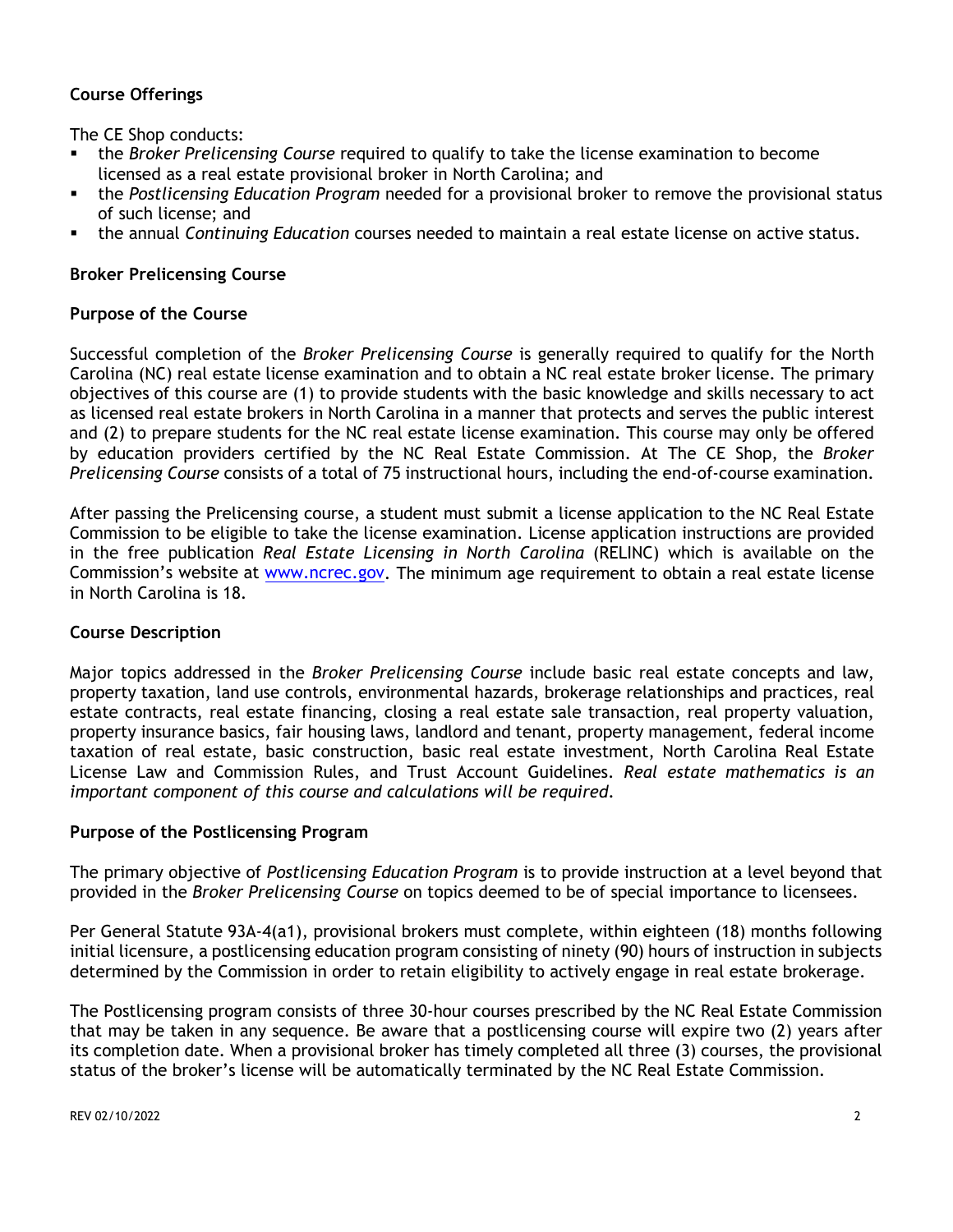## **Course Descriptions**

## **Post 301 - Brokerage Relationships and Responsibilities**

Topics addressed in this course include a review of agency relationships in real estate residential and commercial sales and commercial property management transactions, a real estate broker's legal duties to clients and customers, a step-by-step review and discussion of the functions and responsibilities of a real estate broker when working with sellers and buyers, a review of issues associated with transactions in progress when a broker leaves a firm, and a review of license status and education issues.

## **Post 302 - Contracts and Closing**

Topics addressed in this course include selected basic contract law concepts, real estate sales contract preparation, sales contract procedures, buyer's due diligence, closing procedures, Real Estate Settlement Procedures Act, closing disclosure preparation, contracts for deed, options, and selected real estate license status and education issues.

### **Post 303 - NC Law, Rules, and Legal Concepts**

Topics addressed in this course include general NC licensing requirements, brokerage compensation issues, the disciplinary process, specialized types of real estate, property management in NC, and miscellaneous laws and legal concepts.

### **Course Materials**

Each student is required to use and have immediate access to the *current* editions of the *NC Real Estate Manual* and *North Carolina License Law and Commission Rules* booklet during each *Postlicensing* course session.

The CE Shop DOES allow a student to use the online versions of the *NC Real Estate Manual* and *NC License Law & Commission Rules* booklet during classes.

### **End-of-Course Exams**

An end-of-course exam will not be administered to any student who does not satisfy the course attendance requirement.

All pre and post final exams must be proctored and are proctored using our proctor partner.

### General Proctoring Information:

Each student needs to schedule an appointment with an online proctor in advance. Students can find full details of the proctoring process here. Upon passing the final course exam the student will be asked to sign an affidavit verifying their identity as the student who completed the course and the final course exam. It is the student's responsibility to pay any associated proctoring fees.

### **Failed Exams**

The CE Shop WILL allow *Broker Prelicensing Course and Postlicensing course* students who take, but do not pass the initial end-of-course exam with a 75% or higher, unlimited retakes of the end-of-course exam. Students will be required to pay proctor fees for the initial final exam and each final exam retake.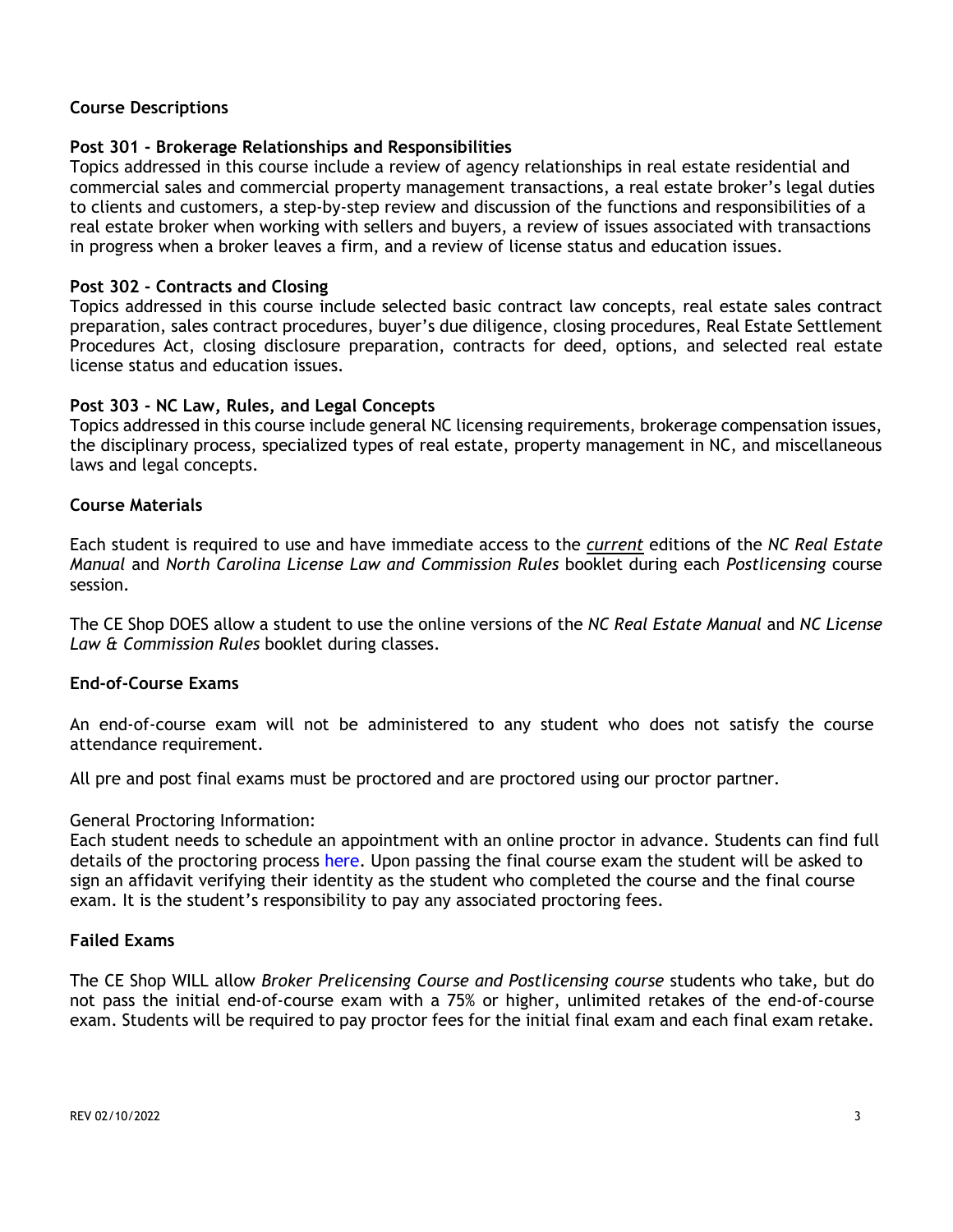# **Eligibility Requirements for Pre-Licensing and Postlicensing Course Completion Certificates**

To successfully complete the b*roker prelicensing course and postlicensing courses* and receive a course completion certificate, a student must:

- 1. Complete all course content in order to be eligible to take the final course exam. Attendance is tied to successful completion of course content in sequence versus actual time in course. The timed outline uses a 50 minutes per hour structure to provide an estimated time for completion
- 2. Achieve a minimum 75% on the finalexamination
- 3. Satisfy all financial obligations to the school

A certificate of completion will be emailed to the student upon successful course completion. certificates of completion are also available for download from the student's CE Shop account.

### **Tuition/Fees**

Program Costs

\*The CE Shop reserves the right to change course fees at any time. Please always refer to [www.theceshop.com](http://www.theceshop.com/) for current retail pricing.

The CE Shop will accept payment in the form of Visa, MasterCard, American Express, or Discover card.

Due to the tax law which mandates that online businesses must collect sales tax in certain states, if your state requires sales tax to be collected, it will automatically be added to the total amount due at checkout minus any donation made to The CE Shop Foundation.

### **Annual Summary Report**

During the July 2020 - June 2021 license year, The CE Shop had 1,636 students who initially enrolled in a Broker Prelicensing Course. Of that initial number, 502 of those students successfully passed the course, 7 of those students completed the course but did not pass the end-of-course exam, and 173 students did not complete the course.

### **License Examination Performance Report**

During the July 2020 – June 2021 license year, The CE Shop had 147 students take the license examination for the first time within 30 days of the Broker Prelicensing Course completion date. 33 of those students passed, resulting in a 22% pass rate on the North Carolina license examination.

### **Purpose of the Continuing Education Program**

The primary objective of the mandatory *Continuing Education Program* is to help assure that licensees possess the knowledge, skills, and competency necessary to function in the real estate business in a manner that protects and serves real estate consumers and the public interest.

4 by the Commission in order to retain eligibility to actively engage in real estate brokerage. Per Per G.S.93A-38.5, brokers must complete eight (8) credit hours of instruction annually in subjects approved Commission Rule 58A .1702, the eight hours must be comprised of an Update course and four credit hours of elective courses.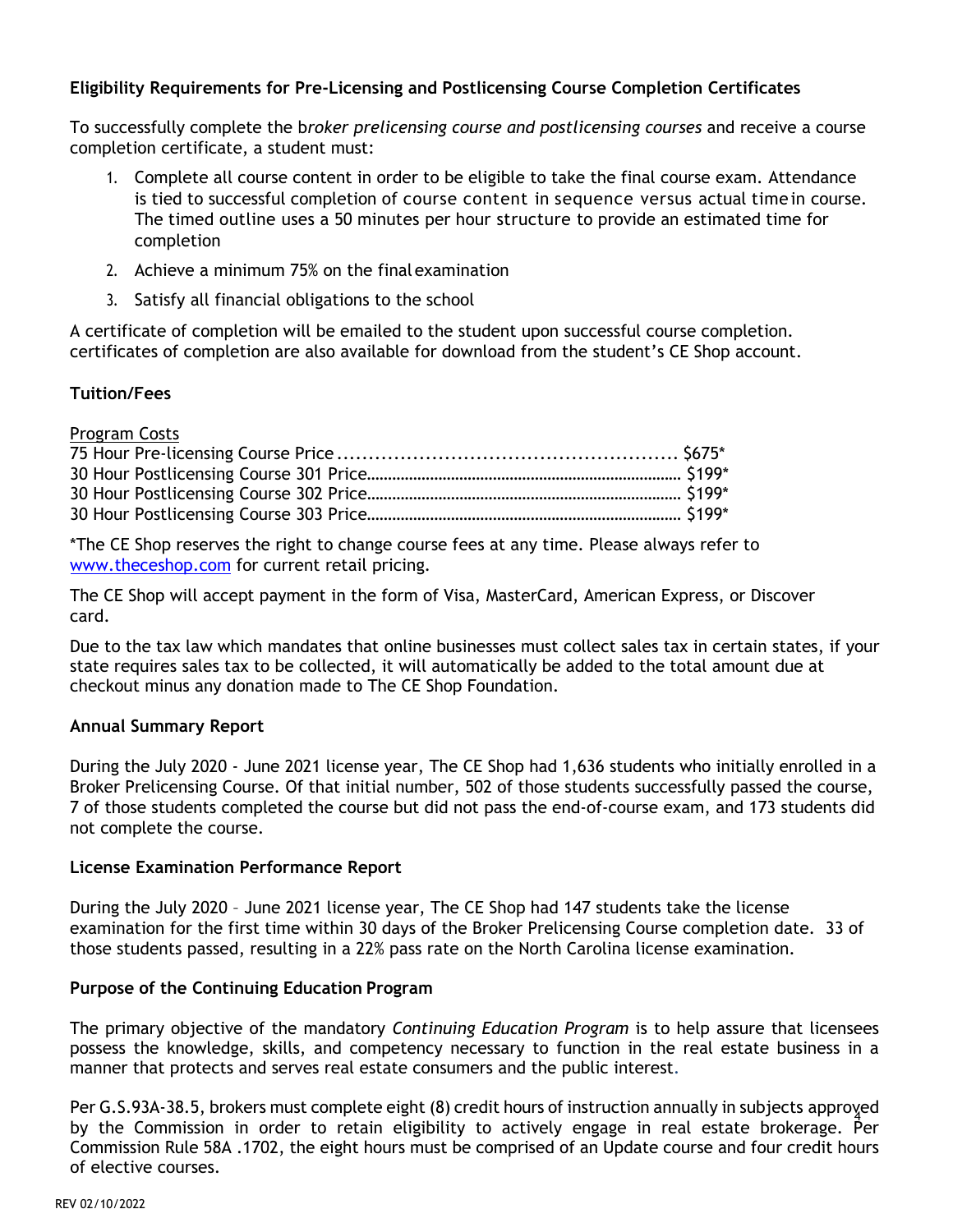# **Course Description(s)**

A current list of North Carolina approved continuing education courses can be found at [https://www.theceshop.com/online-education/north-carolina/real-estate/broker/continuing](https://www.theceshop.com/online-education/north-carolina/real-estate/broker/continuing-education/courses.html)[education/courses.html](https://www.theceshop.com/online-education/north-carolina/real-estate/broker/continuing-education/courses.html)

The CE Shop offers the Update courses via synchronous learning at this time.

# **Course Materials**

All course materials and reference materials are online within each course and are immediately available to student upon paid enrollment.

# **Eligibility Requirements for Continuing Education Course Completion Certificate**

Per Commission Rule 58A .1705(a):

In order to receive credit for completing an approved continuing education course, a broker shall:

- 1. attend at least 90 percent of the scheduled instructional hours for the course;
- 2. provide his or her legal name and license number to the education provider;
- 3. present his or her pocket card or photo identification card, if necessary; and
- 4. personally perform all work required to complete the course.

### **Registration, Enrollment, and Conduct**

### **Registration**

Students may enroll by the following methods:

- 1. Enroll directly from our website. Students will add each course they want to purchase to their cart and then check out through a standard e-commerce process. Students are required to read and accept The CE Shop Terms and Conditions before completing the transaction.
- 2. Enroll directly with one of our customer service representatives. Students will call our toll- free number and a representative will walk them through the enrollment/purchase process.

### **Technical-System Requirements**

The course is delivered through a proprietary Learning Management System (LMS). The LMS is accessible online through common internet browsers for both PCs and MACs (Chrome, Firefox, Internet Explorer, and Safari). Additionally, courses are compatible with iPad and Android tablets. An internet connection is required (high speed is recommended but not required).

#### **Student Technical Support:**

Students can contact our customer support team for technical and administrative support by email, phone, and online chat. Normal business hours are 7:00am to 9:00pm CST Monday through Friday and 9:00am to 6:00pm CST Saturday/Sunday.

Live Chat Website: www.theceshop.com/contact Customer Service Phone Number: 888-827-0777 Customer Service e-mail: support@theceshop.com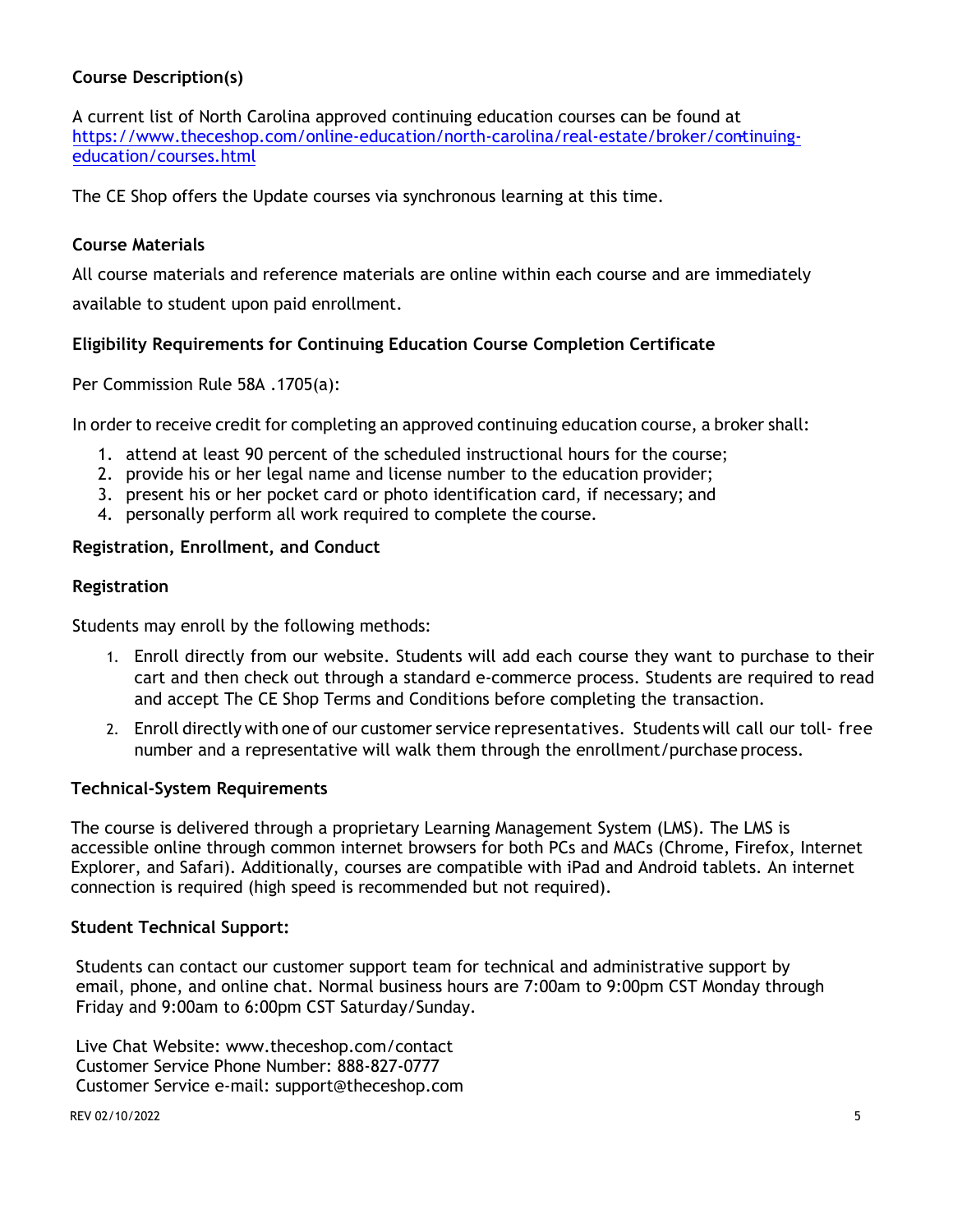#### **Attendance**

The CE Shop's courses (excluding the Update courses) are 100% asynchronous. Students must complete 100% of the learning material in a course and demonstrate mastery of the material to receive credit for a course. Students not completing the material will not be issued a certificate of completion to receive credit hours for a course. The CE Shop does not have a probation policy in place for courses. Students must complete all lessons of the program to complete. All distance education courses are developed using standard principles to ensure student participation and interactivity.

### **Course Cancellation or Rescheduling / Refunds**

The CE Shop is committed to student satisfaction. If you are unsatisfied for any reason, The CE Shop will refund the purchase price of any course if the refund request is submitted within 30 days of purchase, prior to course expiration, and the course is not more than 50% completed. Please refer to The CE Shop's terms and conditions for additional information at [www.theceshop.com/legal.](http://www.theceshop.com/legal)

For synchronous update courses, sessions can be rescheduled if necessary. To reschedule, use the Cancel option located within the registration email and schedule a new course session. Failure to show up for the scheduled class session will result in the course being marked as incomplete, is non-refundable, and a new enrollment is required to attend a different session.

### **Student Conduct**

All students are expected to act maturely and are required to respect other students, instructors, and employees of The CE Shop. Possession of weapons of any kind, illegal drugs, or alcohol are not allowed at any time on The CE Shop property. Any violation of school policies may result in permanent dismissal from the school. Students are entitled to be treated with respect by staff and other students.

#### **Cheating**

If a student is discovered to be cheating in any manner during a final examination, the student will be immediately dismissed, will receive a failing course grade, will not be eligible for any retake or makeup policies, and will be reported to the NC Real Estate Commission [per *Commission Rule 58H .0203(h)*].

#### **Special Accommodations Request Procedure**

The CE Shop complies with the Americans with Disabilities Act (ADA) and strives to ensure that no individual with a disability as defined by the ADA is deprived of the opportunity to participate in a course. Students requesting special accommodations must submit an ADA form which is found on The CE Shop website at [www.theceshop.com/ADA.](http://www.theceshop.com/ADA)

#### **Inclement Weather**

Distance education courses are not typically affected by inclement weather*.* 

### **Course Schedules**

Course scheduling is continuous in nature (24/7/365). Students are able to enroll and complete the course at times most convenient for them, however, North Carolina provides that a student shall not register for any continuing education course between the blackout period of June 11th and June 30th, inclusive, of any approval period. This applies to CE only, not pre and post.